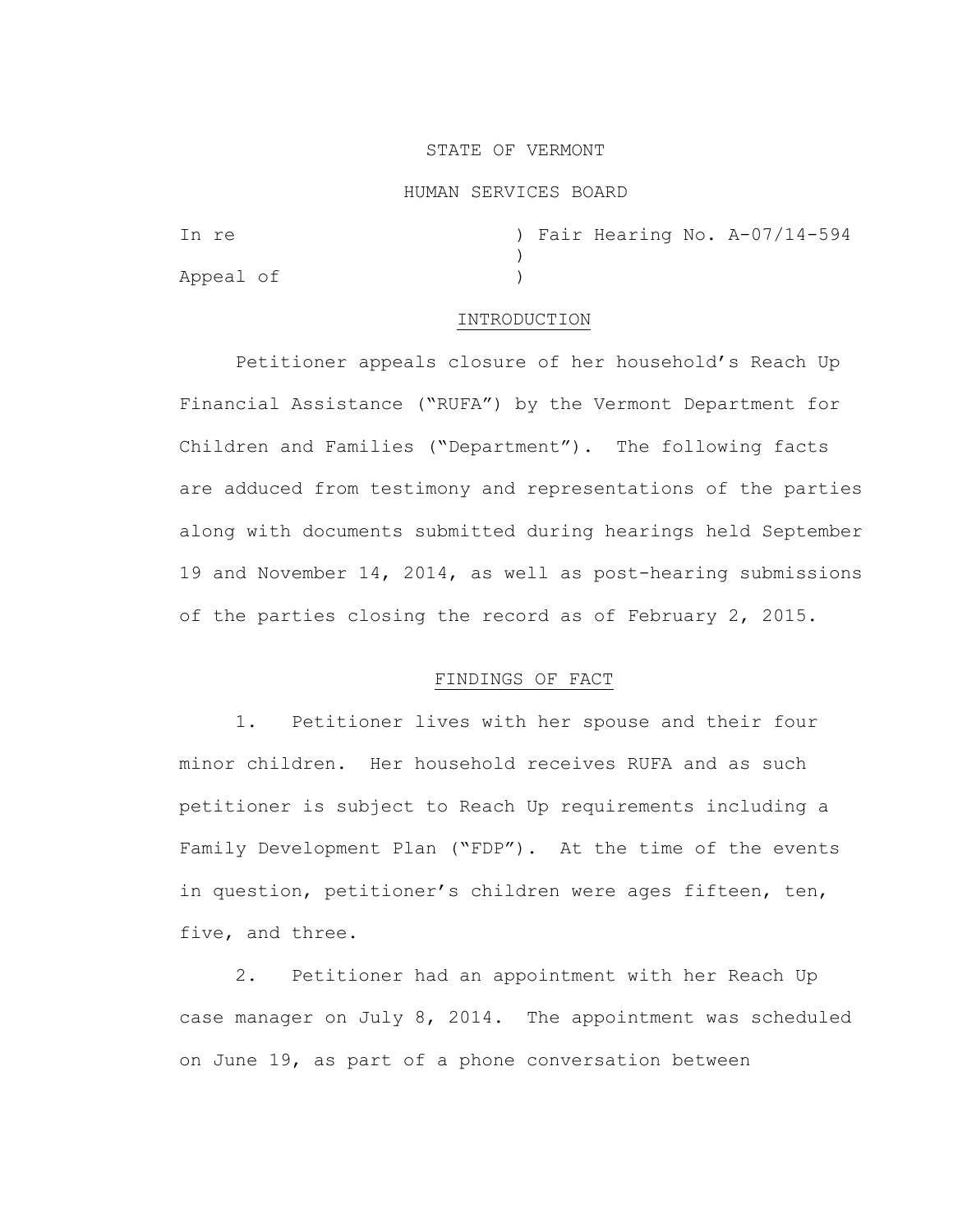petitioner and her case manager. No written notice of the meeting was given or mailed to petitioner, although it was mentioned at a subsequent phone call between petitioner and her case manager on July 1.

3. On July 7, petitioner's spouse began transitioning from methadone to a new medication.

4. Petitioner did not attend her July 8 meeting. Her case manager called her at home shortly after the meeting was supposed to start. Petitioner stated she was overwhelmed, without specifying why, and had forgotten the meeting, offering to come in late. Her case manager declined this offer based on her schedule, informing petitioner she would be facing a likely closure of benefits and her case would be referred back to the Economic Services Division ("ESD").<sup>1</sup> Petitioner became upset, uttering profanities and terminating the phone call. Petitioner acknowledges she "said some things she shouldn't have" to her case manager.

5. Shortly after the phone call terminated, petitioner's spouse texted her ESD case manager that petitioner "had to take care of [the] kids because I switched

<sup>1</sup> Petitioner's then-case manager is with the Division of Vocational Rehabilitation - she had been assigned based on petitioner's medical deferment and potential SSI eligibility. At the time of the meeting her case was in the process of transfer back to the ESD.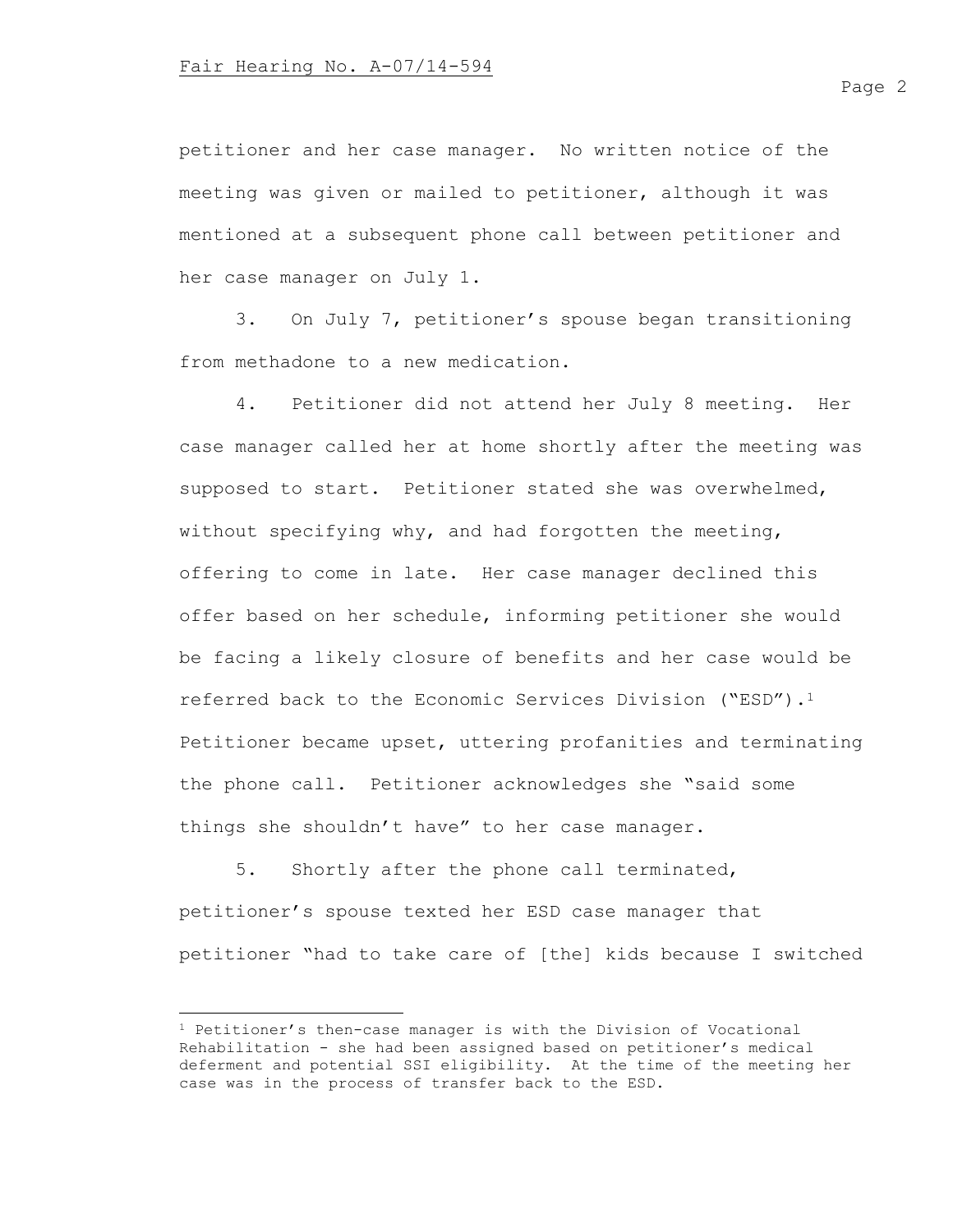from methadone to be up and I have Ben [sic] sick, she didn't mean to miss her appointment. This is to [sic] much for her to deal with. I need you to try to understand. If I need to have my counselor call you to prove I was litterlyv [sic] Sick. We are really trying here."

6. At the time, the Department did not ask petitioner to provide any additional documentation or other verification regarding her spouse's illness and transition from methadone as referenced in the text message. Her VR case manager mailed her a written notice, dated July 8, that she had failed to attend the July 8 meeting and giving her until July 14 to contact her with a good cause reason.

7. Petitioner and her spouse insist they never received the July 8 good cause letter. In any event, the record makes clear that the VR case manager in effect completed her good cause inquiry to her satisfaction when she spoke with petitioner on the phone that day. There is no record of the spouse's text, sent approximately 15 minutes after that phone call, being communicated to the VR case manager. A case action note from the VR case manager on July 9 makes no reference to the text message, stating only that petitioner gave no reason for missing the meeting and that she "*WILL* CLOSE ON MONDAY WHEN THE GOOD CAUSE IS DUE."

Page 3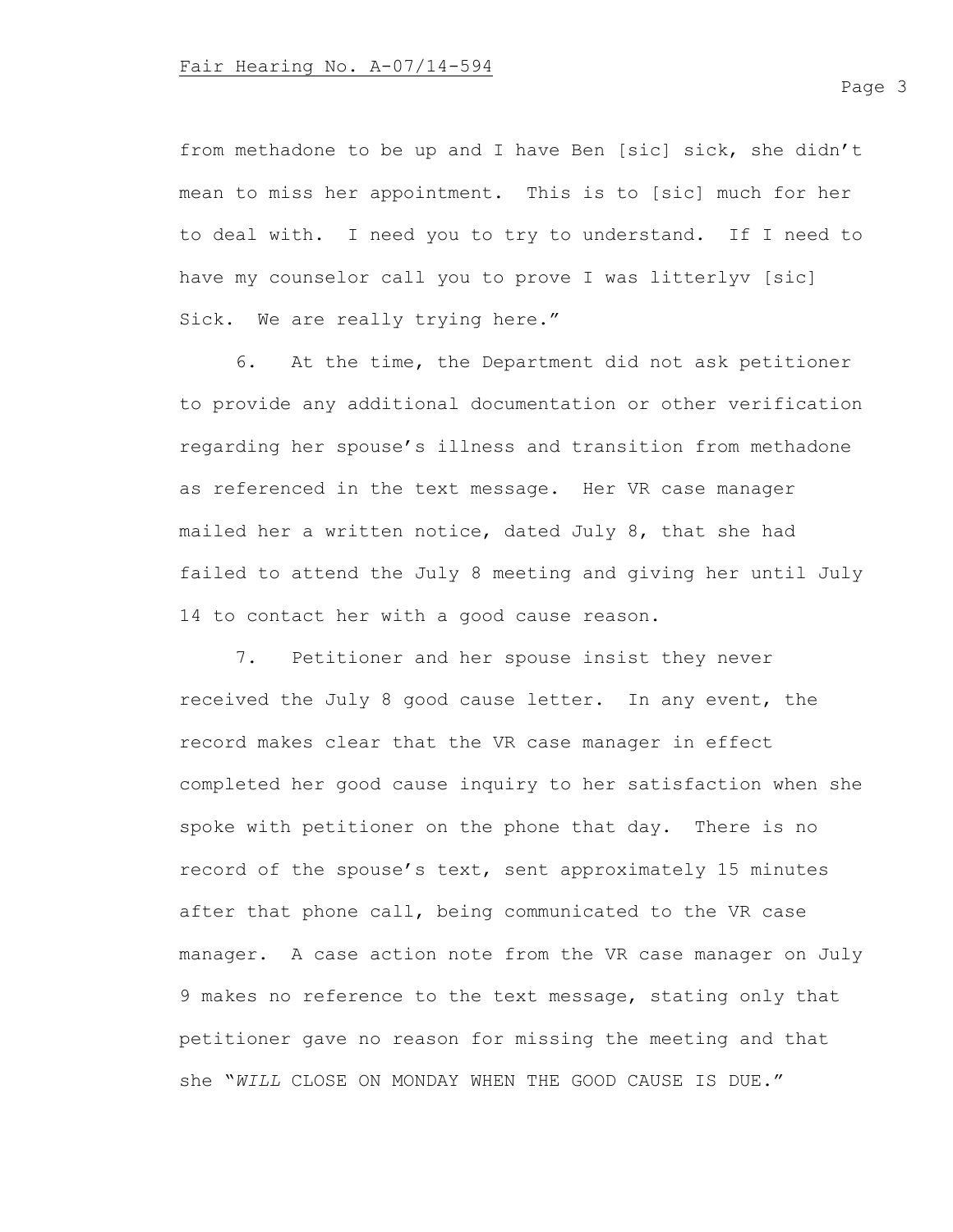(italics added). The Department now describes the spouse's explanation of the circumstances as "only after the fact" of the phone call, in turn lending little value to the July 8 written request for a showing of good cause.

8. Petitioner's failure to attend the July 8 appointment was reviewed by a supervisor and the decision to close her household's benefits was made and noticed on July 24, effective August 15. This appeal followed, with petitioner receiving continuing benefits during its pendency.

9. At hearing, petitioner submitted a letter from her spouse's social worker with a mental health agency confirming that he switched his medication beginning July 7, preceded by three days of taking no medication. The social worker states that petitioner's spouse reported being ill during this time period and that "[e]xperiencing severe flu-like symptoms is common for clients going through this transition and often prohibits engagement in daily activities such as work or school."

10. Petitioner's spouse testified to experiencing a variety of symptoms during this time, including nausea, vomiting, fatigue, restlessness and sleeplessness, in particular sleeping very poorly the night before July 8. The spouse's testimony is deemed credible and it is specifically

Page 4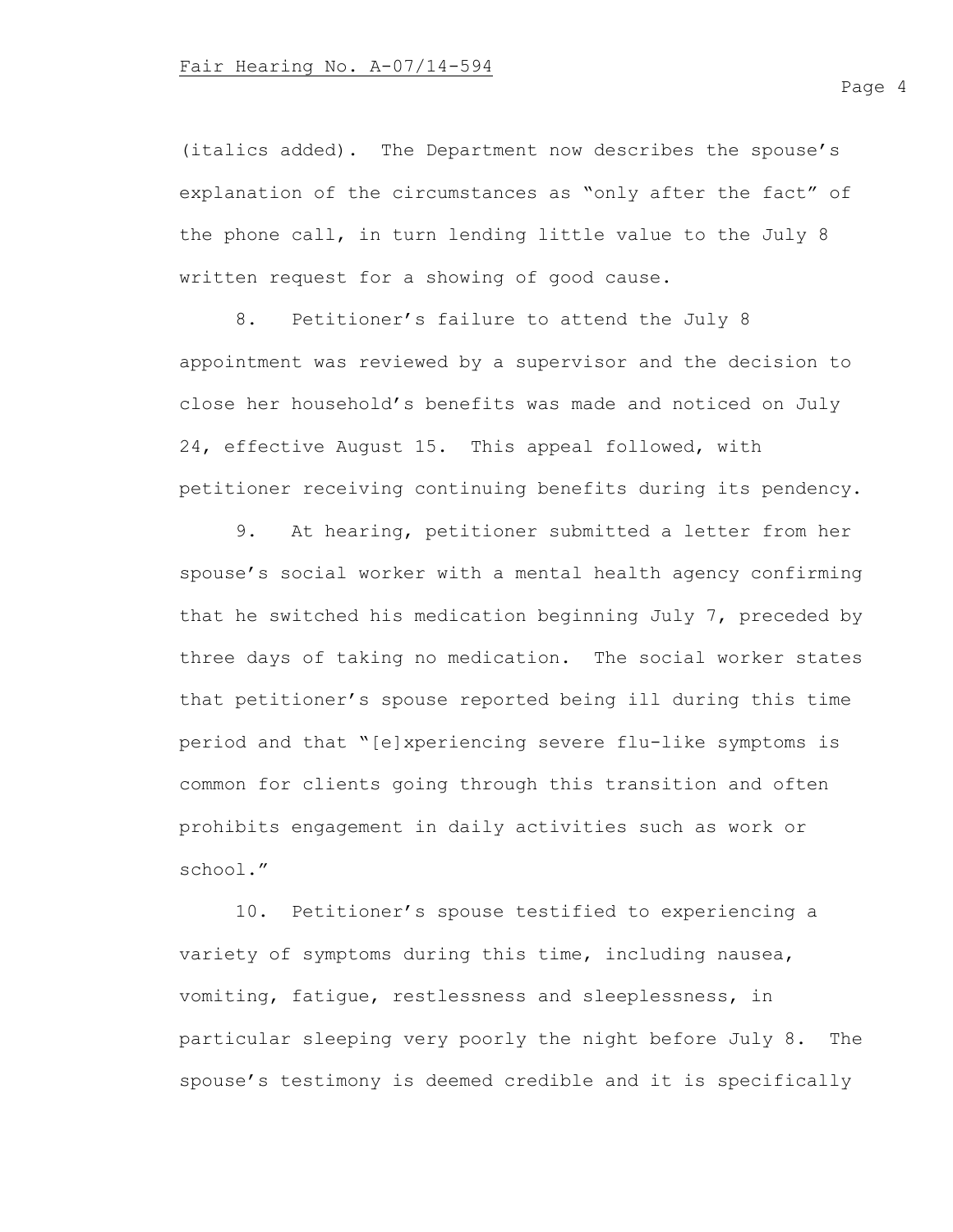found that he experienced these symptoms, of a severe and various nature, on and around July 8.

11. At hearing, the Department (through the VR case manager) did not accept the social worker's documentation because it was not from a physician or someone with a similar medical background. However, the VR case manager stated at hearing that if what the spouse said about his condition at the time is accurate, that would "change things." The case manager had never met petitioner and did not feel she had a personal relationship with her or was familiar enough with her family to "look at the family" in assessing the circumstances. The worker's overall explanation for not finding good cause is that the information and testimony provided by petitioner and her spouse "doesn't feel enough."

12. Petitioner testified at hearing. Petitioner states she has been diagnosed with bi-polar, anxiety, and agoraphobia. She felt overwhelmed at the time of the appointment because her four children were home and needed to be taken care of, and instead of having her spouse's assistance, she also needed to care for him. She recalled that the decision to change his medication from methadone happened quickly and without much advance notice. Petitioner's testimony is deemed credible.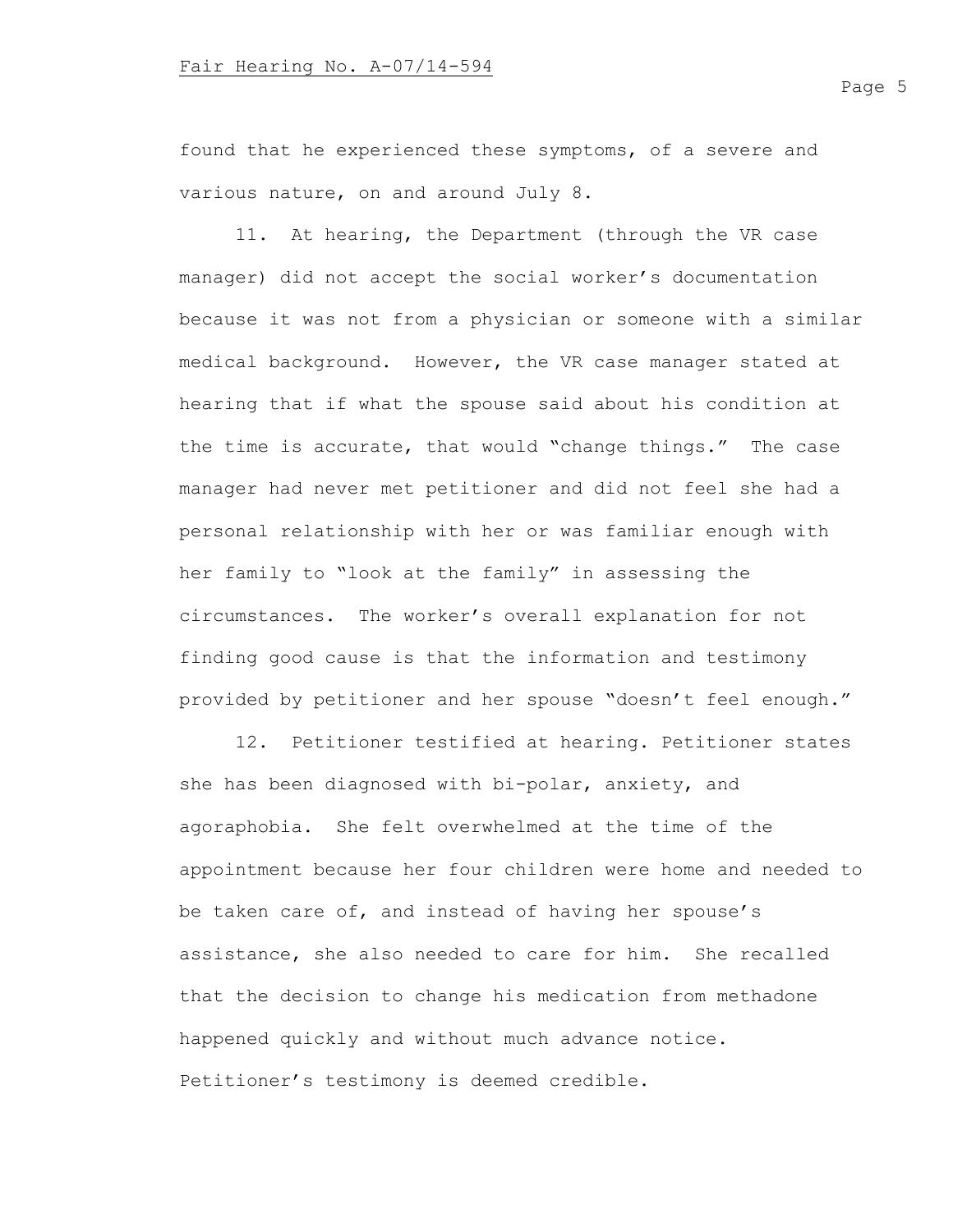13. Post-hearing, petitioner submitted a letter from a Board-certified registered nurse, with the same mental health agency as the social worker, that her spouse "was transitioned from methadone to Suboxone back in July of 2014. This transition is very difficult for all patients who undergo this change in medication as it precipitates opioid withdrawals. These symptoms may include any and all of the following: nausea/vomiting/abdominal cramps/sweats/body aches/diarrhea."<sup>2</sup>

14. The Department maintains that the documentation submitted by petitioner and her spouse is inadequate to establish good cause. In addition to verification of the spouse's condition during the relevant time, the Department insists on medical verification from petitioner that establishes a basis for her contention that she was overwhelmed by the circumstances.

15. Petitioner's household has received 60 or more cumulative months of RUFA.

### ORDER

<sup>&</sup>lt;sup>2</sup> It is noted that petitioner's spouse expected to produce daily summaries of his condition from his methadone clinic, because he said he complained about his symptoms on a daily basis. That he did not produce these summaries does not ultimately contravene the weight of evidence otherwise establishing his condition at the time.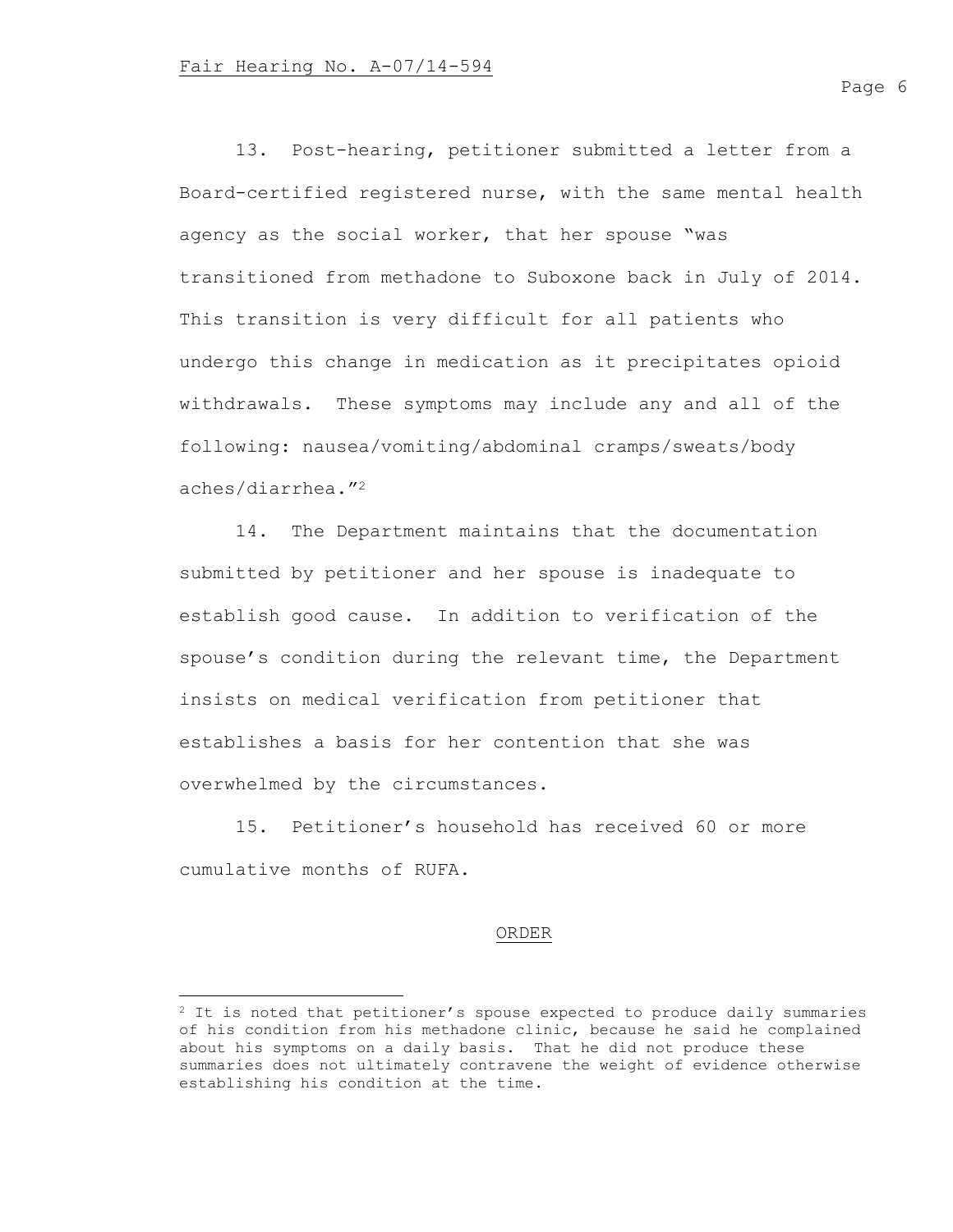The Department's decision is reversed.

# REASONS

The general purpose of the Reach Up program is to encourage economic self-sufficiency, support nurturing family environments, and ensure that children's basic needs are met. Reach Up Rules § 2200. Reach Up regulations mandate that the Department close benefits when a household that has received 60 or more cumulative months of assistance is noncompliant with program requirements. *See* Reach Up Services Rules ("RUSR") § 2238.1 ("For families who have received 60 or more countable, cumulative months of assistance, noncompliance with Reach Up services component requirements, without good cause, or not fulfilling the work requirement, regardless of good cause, will result in termination of the family's Reach Up grant.").<sup>3</sup> Non-compliance is defined generally by Rule 2370:

Reach Up participants must comply with all services component requirements. Noncompliance may be the result of a de facto refusal, which is implied by the participant's failure to comply with a requirement (rule 2371.1), or an overt refusal (rule 2371.2). The department will excuse noncompliance supported by good cause (rule 2373).

<sup>&</sup>lt;sup>3</sup> A family whose Reach Up grant is closed for noncompliance without good cause may be eligible again at any time following a two month break in assistance. *See* Reach Up Rules § 2238.2(A).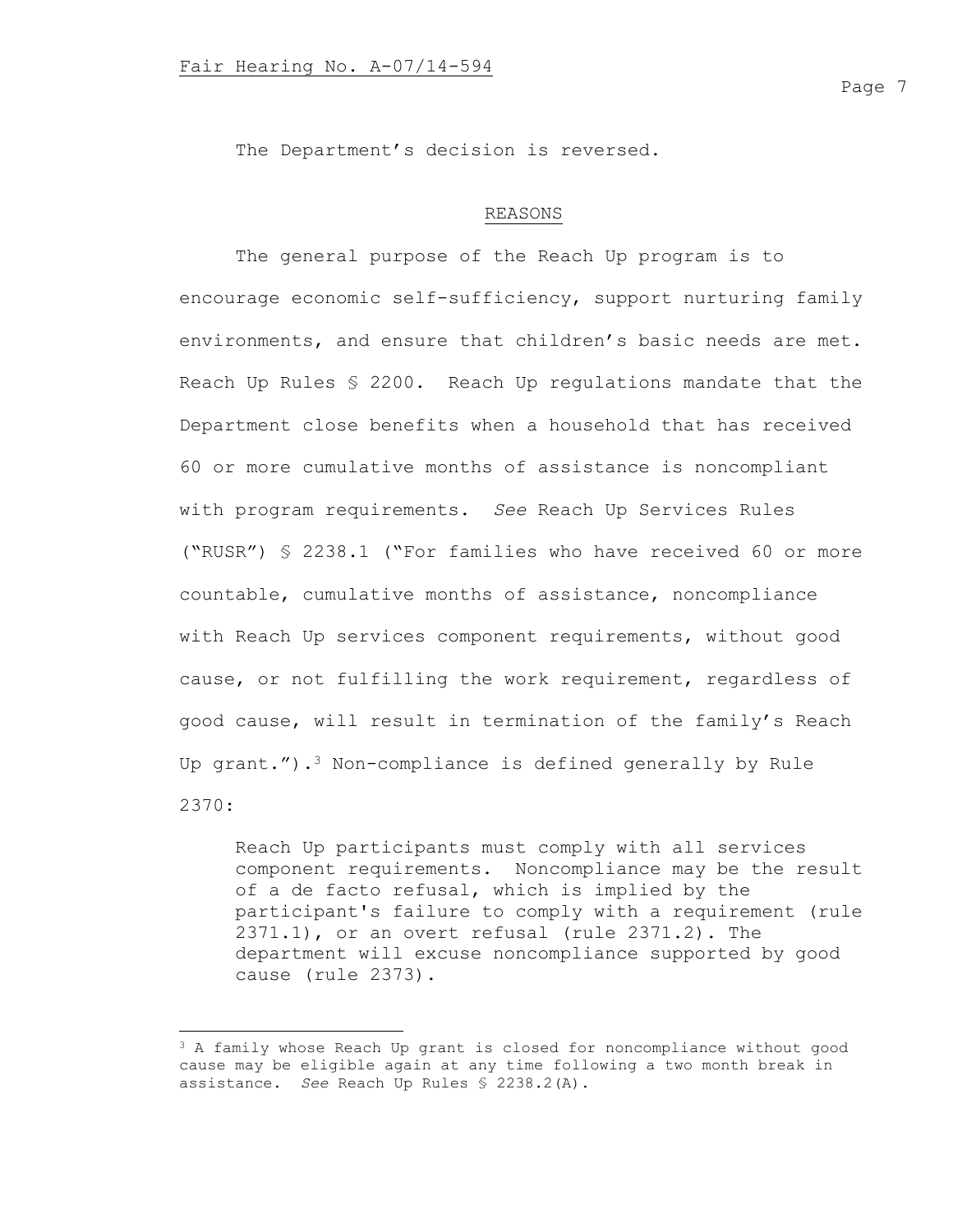RUSR § 2370.

A type of non-compliance includes a failure or refusal to "attend or participate fully in FDP activities." RUSR § 2371. Case managers are required under the rules to review the FDP with participants on a monthly basis. *See* RUSR § 2333. There is no dispute that petitioner failed to attend the July 8 appointment and that the appointment was a valid Reach Up services component. The sole question is whether she has established good cause for such failure.

"Good cause" under Reach Up regulations is generally defined as:

Circumstances beyond the control of the participant may constitute good cause for an individual's noncompliance. Some good cause reasons relate to employment requirements (rule 2373.1), and some relate to other services component requirements (rule 2373.2).

RUSR § 2373.

Reach Up legislation further provides that "[t]he Commissioner shall establish good cause rules for temporary or unexpected conditions or circumstances beyond the control of the participating parent which result in a parent's inability to participate in a Reach Up family development plan requirement . . ." 33 V.S.A. § 1115(e); *see also* 45 CFR § 261.13 (". . .if an individual fails without good cause to comply with an individual responsibility plan that he or she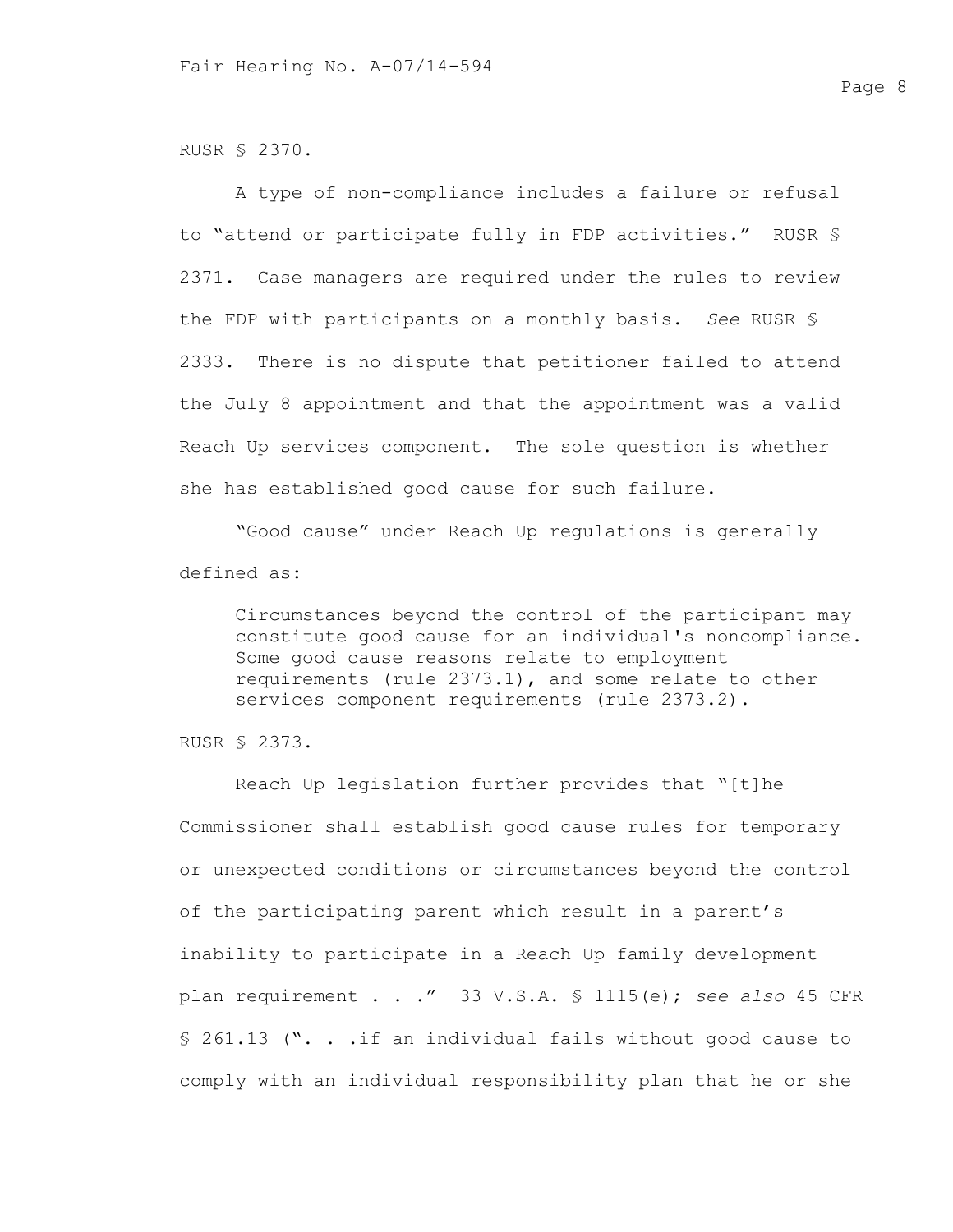has signed, the State may reduce the amount of assistance otherwise payable to the family, by whatever amount it considers appropriate," in addition to any other penalties under the program).

The record establishes a varying and inconsistent approach in the Department's review and determination of good cause for petitioner's failure to attend the July 8 meeting. While not dispositive by itself, no written notice was given to petitioner of the meeting about which she ultimately and admittedly forgot. When petitioner was contacted by her case manager, she was informed that her case would be referred back to the ESD. Petitioner immediately contacted her ESD case manager and explained, albeit through her spouse, why she had missed the meeting, for reasons that have remained consistent throughout this appeal.

In reviewing the potential for good cause, petitioner's VR case manager apparently never had or considered this information, indicating in her case note at the time that petitioner had given no reason for missing the meeting. After the appeal was filed, the Department characterized petitioner's efforts to contact her ESD case manager as "after the fact," despite such efforts occurring a mere 15 minutes after the phone conversation with her VR case manager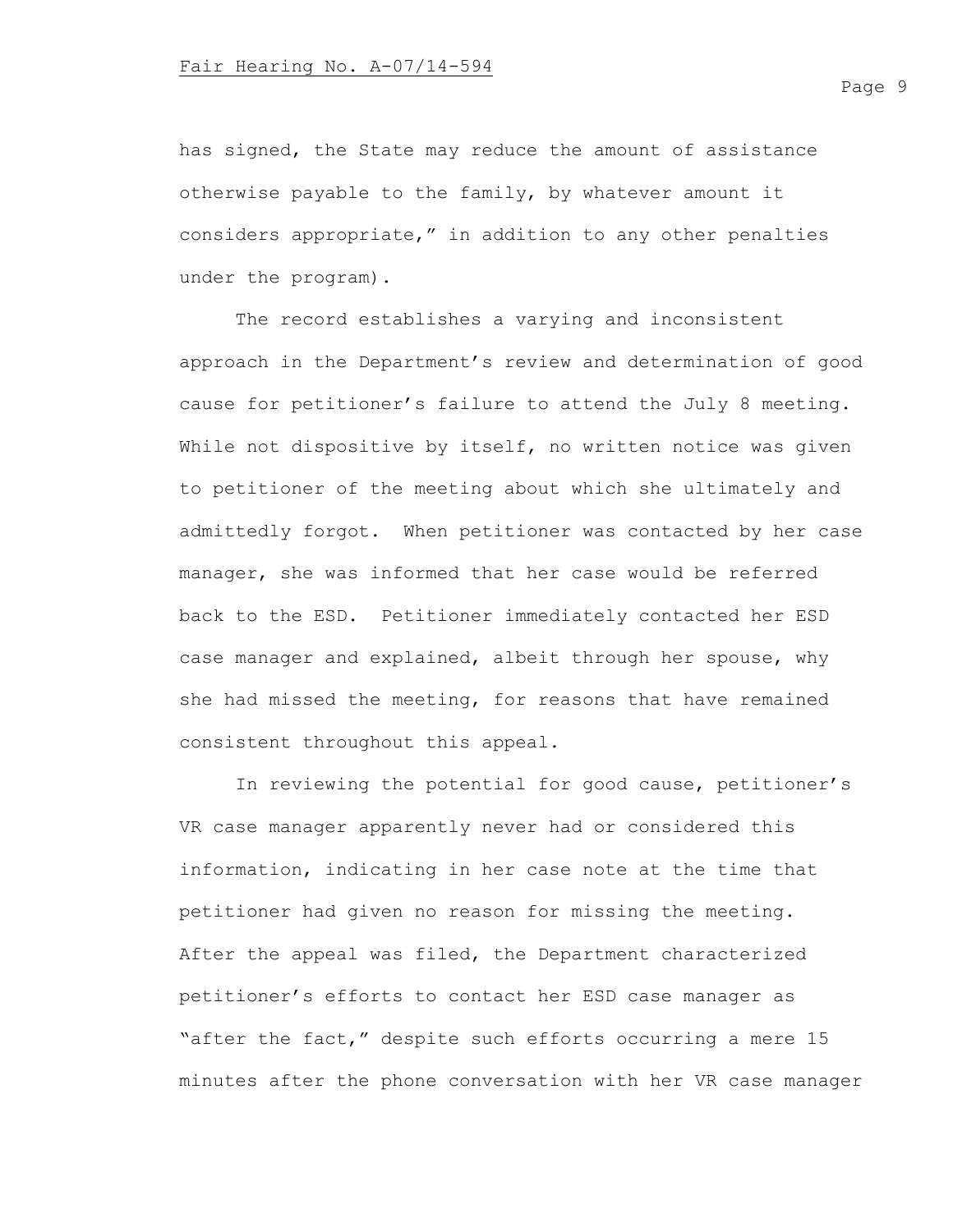and when that case manager had indicated the case would be referred to the ESD.4 The Department takes this position despite having sent petitioner a letter dated July 8 giving her additional time to contact her case manager to establish good cause.

The record also shows a varying position on what would constitute "good cause." Petitioner's VR case manager stated at hearing that if the condition of petitioner's spouse could be medically verified or if how he described his symptoms is otherwise determined accurate, that would change her perspective. On the other hand, the Department has indicated that verification of *petitioner's* condition – being "overwhelmed" by the circumstances – must also be medically verified.

While this begs the question of whether the Department's failure to consider all the information provided at the time was prejudicial to petitioner on the merits, this question need not be reached by the Board. Petitioner in fact did establish with credibility and sufficient documentation that her spouse was experiencing severe symptoms of his transition to a new medication over a relatively short timeframe. Her

<sup>4</sup> The Department also notes it was petitioner's spouse, not petitioner, who contacted the ESD case manager. This only helps to confirm petitioner's assertion that she was overwhelmed at the time.